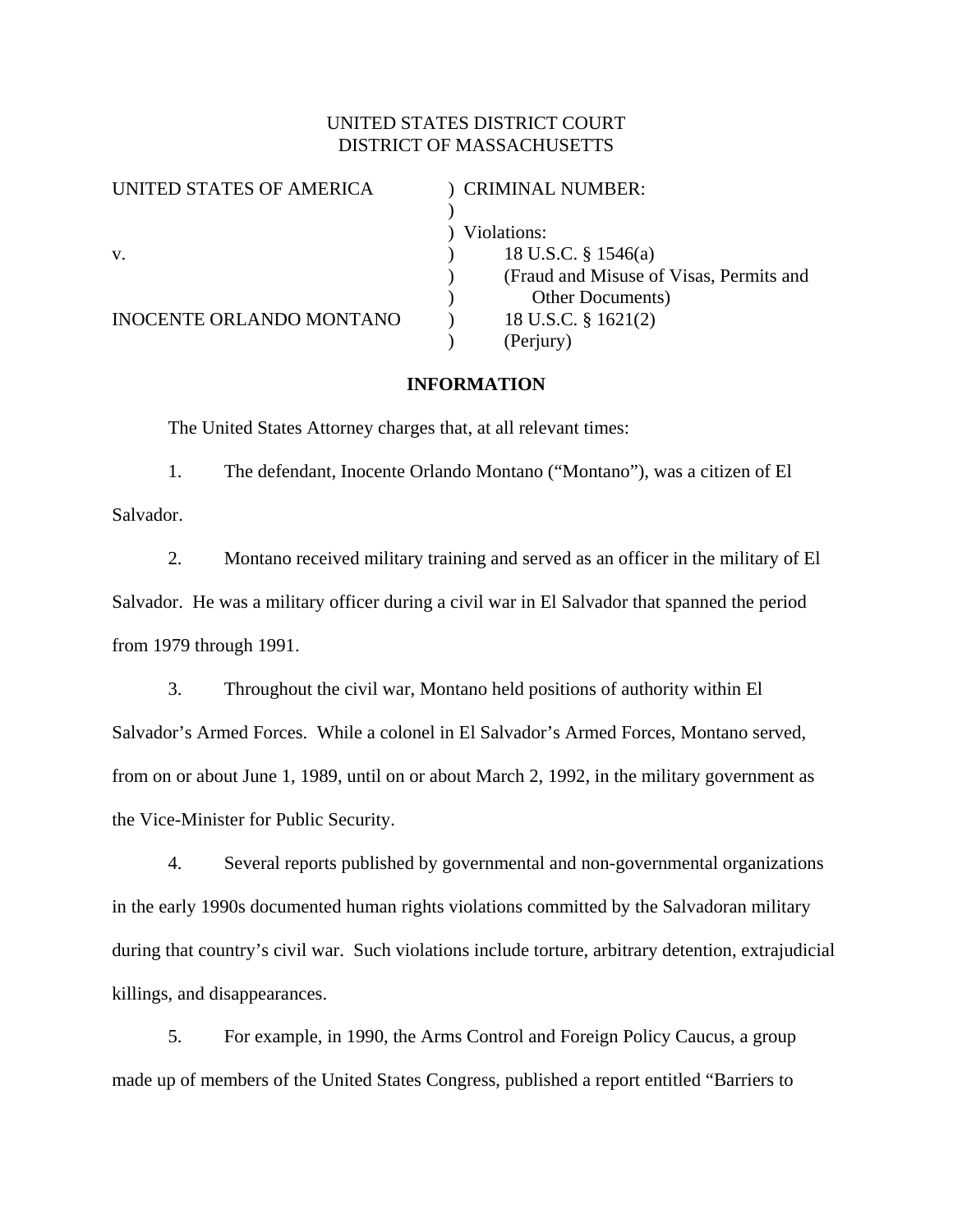Reform: A Profile of El Salvador's Military Leaders." That report alleges that human rights abuses were committed by troops directly under Montano's command.

6. As another example, in 1993, the United Nations Commission on the Truth for El Salvador published a report entitled "From Madness to Hope: The 12 Year War in El Salvador" ("U.N. Truth Commission Report"). The U.N. Truth Commission Report found that there was substantial evidence that Montano colluded with other Salvadoran military officers to issue an order to murder a particular Jesuit priest at San Salvador's Central American University and to leave no witnesses. As described in the U.N. Truth Commission Report, the consequence of that order was the murder, on November 15, 1989, of six Jesuit priests, an employee of the priests, and the employee's daughter. The Report further found that there was evidence that Montano and others took steps to conceal the truth regarding said murders.

7. In 1994, Montano retired from service as an officer of El Salvador's Armed Forces and at some point thereafter left El Salvador and came to the United States.

8. In or about 2002, Montano was present in the United States and, on several occasions thereafter, applied for and received Temporary Protected Status ("TPS"), a benefit the United States government extends to certain foreign nationals, permitting them to remain in the United States if unable to safely return to their home country because of ongoing armed conflict, the temporary effects of an environmental disaster, or other extraordinary and temporary conditions. To be eligible for TPS, a foreign national must submit to the Department of Homeland Security (and previously to the Immigration and Naturalization Service) a Form I-821, Application for Temporary Protected Status. The Form I-821 calls for information necessary to determine whether the applicant is eligible for TPS. Montano has resided in the District of Massachusetts since he filed his initial TPS Application.

2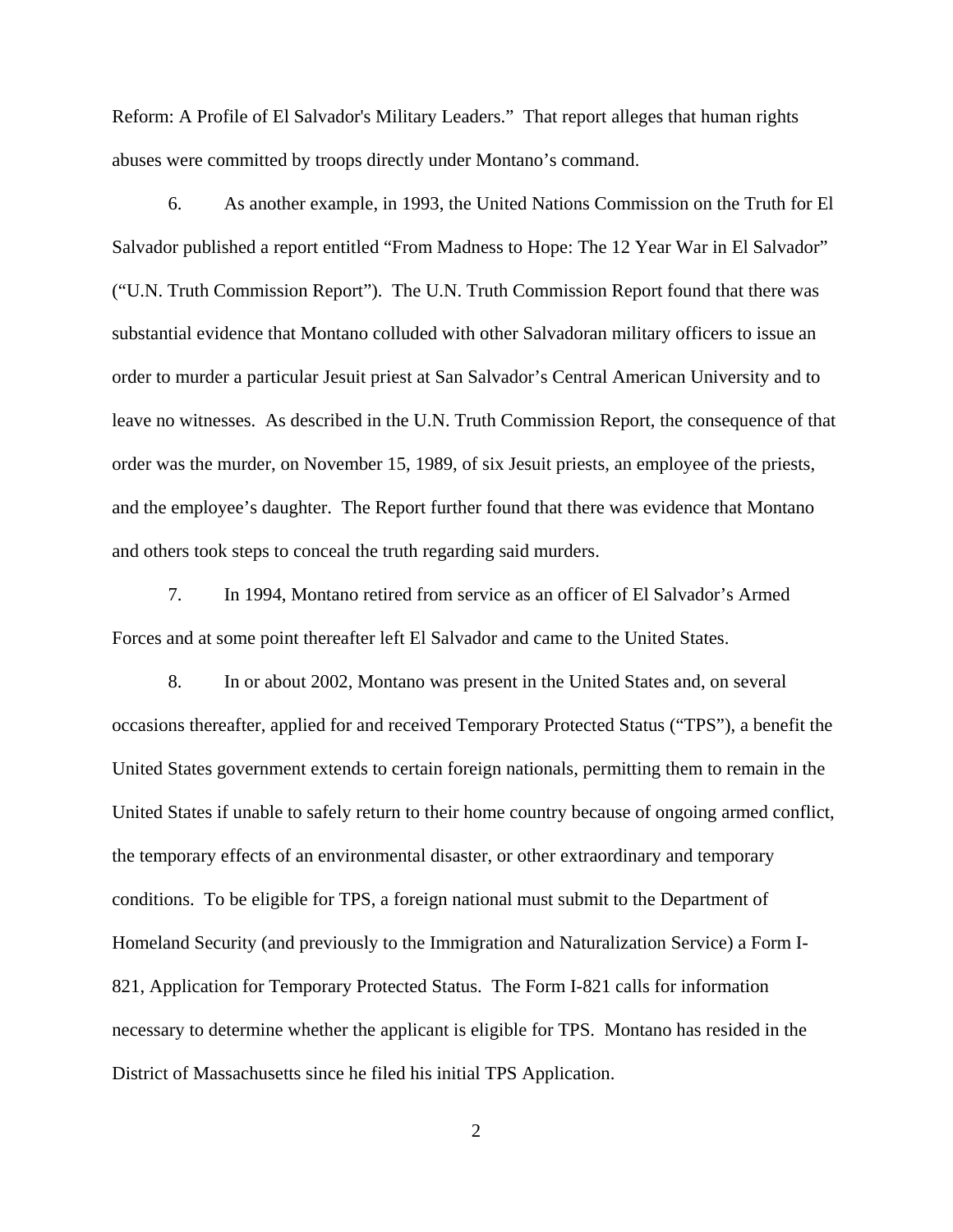## COUNT ONE 18 U.S.C. § 1546(a) Fraud and Misuse of Visas, Permits and Other Documents

The United States Attorney re-alleges and incorporates by reference paragraphs 1-8 of this Information and further charges that, on or about the November 10, 2008, in the District of Massachusetts, the defendant,

#### INOCENTE ORLANDO MONTANO,

did knowingly make under oath, and did knowingly subscribe as true under penalty of perjury under 28 U.S.C. § 1746, a false statement with respect to a material fact in an application and document required by the immigration laws and regulations prescribed thereunder, that is, a Form I-821, Application for Temporary Protected Status, to wit, the defendant responded to each of the following questions by putting an "X" in the box indicating that the answer was "No."

Have you EVER . . . served in, been a member of, assisted in, or participated in any military unit, paramilitary unit, police unit . . . ?

Have you EVER been a member of, assisted in, or participated in any group, unit, or organization of any kind in which you or other persons used any type of weapon against any person or threatened to do so?

Have you EVER received any type of military, paramilitary, or weapons training? As the defendant then and there well knew, his response to each of the questions above was false, in that (1) he had served in, been a member of, assisted in, and participated in a military unit in El Salvador; (2) in that capacity, he had assisted in and participated in a group, unit, and organization in which persons used weapons against persons and threatened to do so; and (3) he received military training and weapons training.

All in violation of Title 18, United States Code, Section 1546(a).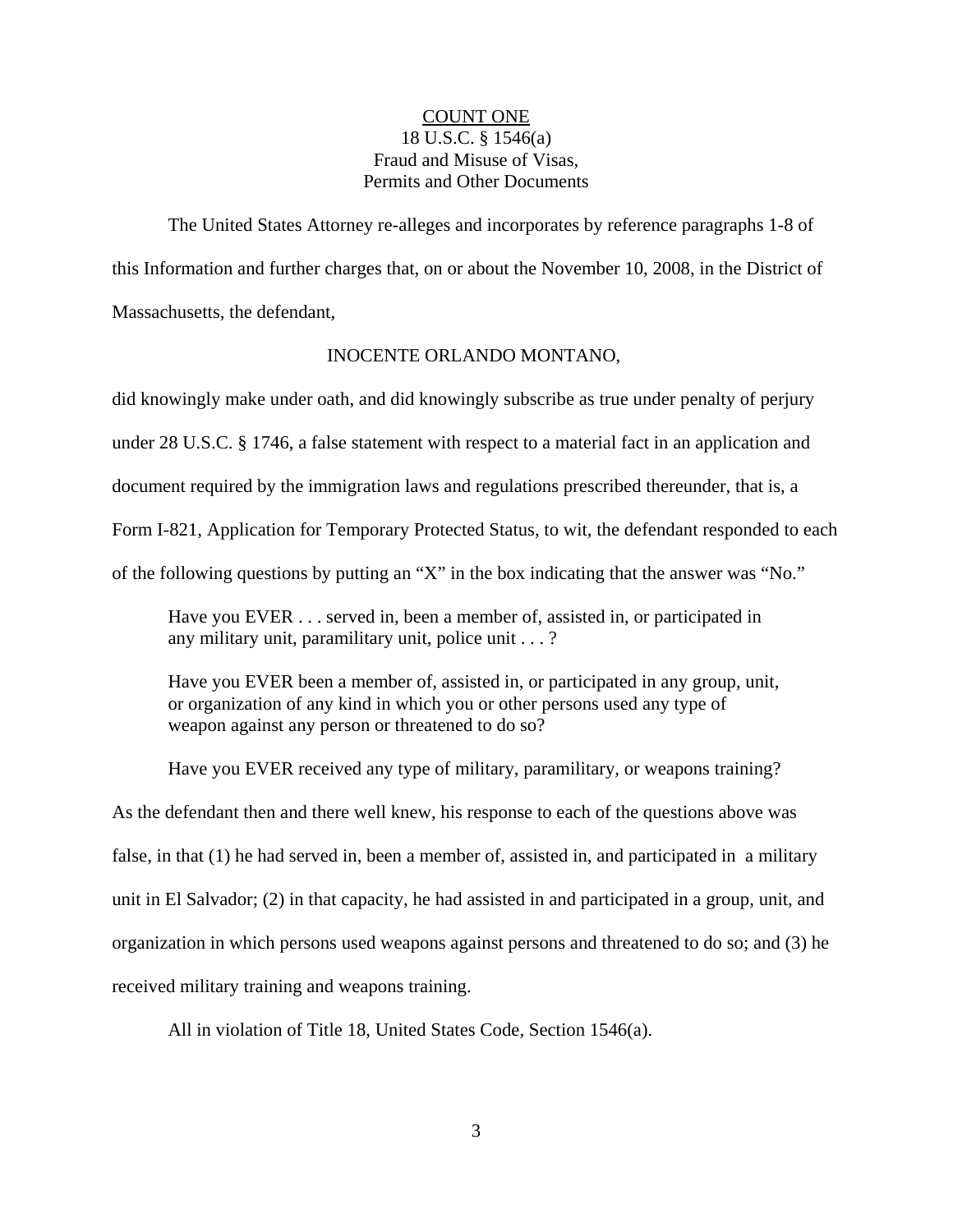# COUNT TWO 18 U.S.C. § 1621(2) **Perjury**

The United States Attorney re-alleges and incorporates by reference paragraphs 1-8 of this Information and further charges that, on or about the November 10, 2008, in the District of Massachusetts, the defendant,

### INOCENTE ORLANDO MONTANO,

in a declaration, certificate, verification, and statement under the penalty of perjury as permitted under section 1746 of Title 28, United States Code, did willfully subscribe as true material matters which he did not then and there believe to be true, that is to say:

At the time and on the date stated above, on a Form I-821, Application for Temporary Protected Status, the defendant responded to each of the following questions by putting an "X" in the box indicating that the answer was "No."

Have you EVER . . . served in, been a member of, assisted in, or participated in any military unit, paramilitary unit, police unit . . . ?

Have you EVER been a member of, assisted in, or participated in any group, unit, or organization of any kind in which you or other persons used any type of weapon against any person or threatened to do so?

Have you EVER received any type of military, paramilitary, or weapons training? As the defendant then and there well knew, his response to each of the questions above was false, in that (1) he had served in, been a member of, assisted in, and participated in a military unit in El Salvador; (2) in that capacity, he had assisted in and participated in a group, unit, and organization in which persons used weapons against persons and threatened to do so; and (3) he received military training and weapons training.

The Defendant signed said Form I-821 and certified under penalty of perjury under the